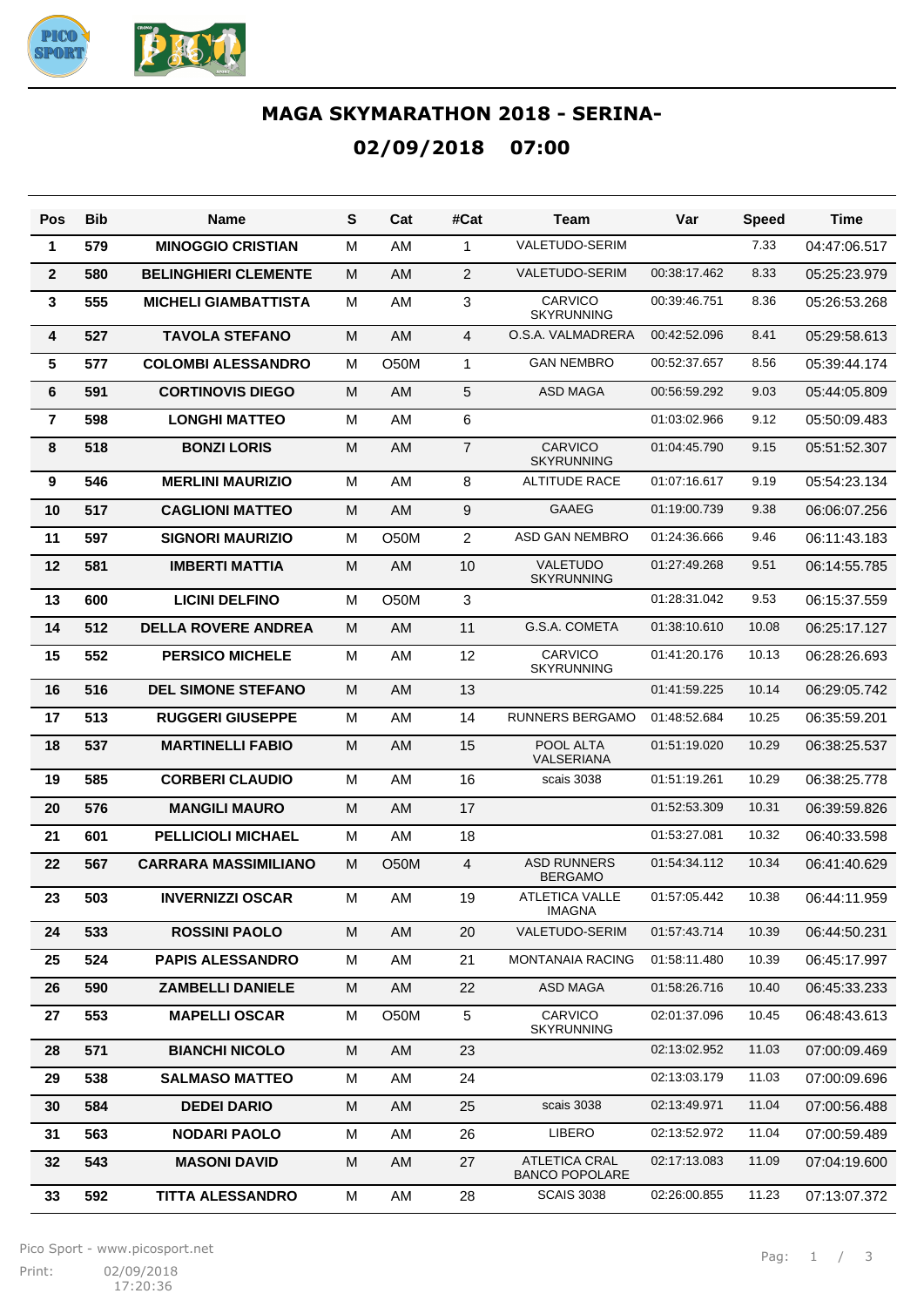

## **MAGA SKYMARATHON 2018 - SERINA-02/09/2018 07:00**

| Pos | <b>Bib</b> | Name                       | S | Cat         | #Cat           | Team                                     | Var          | <b>Speed</b> | Time         |
|-----|------------|----------------------------|---|-------------|----------------|------------------------------------------|--------------|--------------|--------------|
| 34  | 570        | <b>DEPONTI MATTEO</b>      | M | AM          | 29             | <b>ASD MAGA</b>                          | 02:28:08.672 | 11.27        | 07:15:15.189 |
| 35  | 549        | <b>COSTANTINO ANDREA</b>   | M | AM          | 30             |                                          | 02:29:47.976 | 11.29        | 07:16:54.493 |
| 36  | 578        | <b>REGAZZONI PIETRO</b>    | M | AM          | 31             |                                          | 02:34:50.634 | 11.37        | 07:21:57.151 |
| 37  | 540        | <b>BRIGNOLI VINICIO</b>    | M | O50M        | 6              |                                          | 02:36:20.932 | 11.40        | 07:23:27.449 |
| 38  | 525        | <b>VISTALLI SVEN</b>       | M | AM          | 32             | <b>LIBERO</b>                            | 02:37:35.952 | 11.42        | 07:24:42.469 |
| 39  | 547        | <b>BERTERA SANDRO</b>      | M | O50M        | $\overline{7}$ | <b>BG472 RUNNERS</b><br><b>BERGAMO</b>   | 02:37:47.227 | 11.42        | 07:24:53.744 |
| 40  | 519        | <b>BIAVA MARCO</b>         | M | AM          | 33             |                                          | 02:38:21.976 | 11.43        | 07:25:28.493 |
| 41  | 575        | <b>LORENZI MICHELE</b>     | M | AM          | 34             | <b>LIBERO</b>                            | 02:38:58.514 | 11.44        | 07:26:05.031 |
| 42  | 596        | <b>BORONI SILVIA</b>       | F | AF          | $\mathbf{1}$   |                                          | 02:39:01.265 | 11.44        | 07:26:07.782 |
| 43  | 506        | <b>PIRLO PIETRO</b>        | M | AM          | 35             | <b>ROSA RUNNING</b>                      | 02:44:14.163 | 11.52        | 07:31:20.680 |
| 44  | 548        | <b>MAGGIONI MARIO</b>      | M | AM          | 36             |                                          | 02:46:47.512 | 11.56        | 07:33:54.029 |
| 45  | 599        | <b>BERGAMELLI ENRICO</b>   | M | AM          | 37             | ASD GAN NEMBRO                           | 02:58:43.139 | 12.15        | 07:45:49.656 |
| 46  | 595        | <b>CARRARA MARCELLO</b>    | M | <b>O50M</b> | 8              |                                          | 02:59:58.178 | 12.17        | 07:47:04.695 |
| 47  | 536        | <b>MANGILI IVO PAOLO</b>   | M | <b>O50M</b> | 9              | <b>ATLETICA PRESEZZO</b>                 | 03:00:46.455 | 12.18        | 07:47:52.972 |
| 48  | 551        | <b>LONGA MASSIMILIANO</b>  | M | AM          | 38             | <b>TEAM CHIAPPETTO</b>                   | 03:06:39.389 | 12.28        | 07:53:45.906 |
| 49  | 500        | <b>PERUZZO GIANLUCA</b>    | M | AM          | 39             | <b>ASVATTHA YOGA</b><br><b>VICENZA</b>   | 03:08:10.187 | 12.30        | 07:55:16.704 |
| 50  | 569        | <b>BONALUMI STEFANO</b>    | M | AM          | 40             | <b>ASD ATLETICA</b><br><b>SARNICO</b>    | 03:10:39.277 | 12.34        | 07:57:45.794 |
| 51  | 509        | <b>BOSIO LUCIO</b>         | M | AM          | 41             | OFFICINE CONDOR                          | 03:11:25.800 | 12.35        | 07:58:32.317 |
| 52  | 528        | <b>DISARO ROBERTO</b>      | M | AM          | 42             | <b>ATLETICA MEDA</b>                     | 03:15:22.414 | 12.41        | 08:02:28.931 |
| 53  | 539        | <b>MANGILI STEFANO</b>     | M | AM          | 43             | ASD FO' DI PE                            | 03:18:34.777 | 12.46        | 08:05:41.294 |
| 54  | 566        | <b>NAVA MASSIMO</b>        | M | AM          | 44             |                                          | 03:19:16.037 | 12.47        | 08:06:22.554 |
| 55  | 593        | <b>BERNORIO ALESSANDRO</b> | M | AM          | 45             | <b>AVIS MARATHON</b><br>VERBANIA         | 03:19:22.041 | 12.48        | 08:06:28.558 |
| 56  | 534        | <b>EPIS DIEGO</b>          | M | O50M        | 10             | <b>ASD GAN NEMBRO</b>                    | 03:22:35.374 | 12.53        | 08:09:41.891 |
| 57  | 511        | <b>ROTA VAINER</b>         | M | AM          | 46             | ATLETICA COLOGNO<br>AL SERIO             | 03:23:10.661 | 12.54        | 08:10:17.178 |
| 58  | 574        | <b>ACERBIS MASSIMO</b>     | M | AM          | 47             | BG795 - BERGAMO<br><b>STARS ATLETICA</b> | 03:24:55.226 | 12.56        | 08:12:01.743 |
| 59  | 572        | <b>VALOTA PAOLO</b>        | M | AM          | 48             |                                          | 03:24:55.229 | 12.56        | 08:12:01.746 |
| 60  | 510        | <b>PANSERI MARIA</b>       | F | AF          | $\overline{2}$ | ATLETICA PRESEZZO                        | 03:28:50.089 | 13.03        | 08:15:56.606 |
| 61  | 565        | <b>PALENI UBALDO</b>       | M | AM          | 49             |                                          | 03:31:24.180 | 13.07        | 08:18:30.697 |
| 62  | 502        | <b>MORLACCHI ROBERTO</b>   | M | AM          | 50             | MORCC IN PE                              | 03:35:53.312 | 13.14        | 08:22:59.829 |
| 63  | 573        | <b>AMIGONI MARCO</b>       | M | AM          | 51             | <b>RUNCARD</b>                           | 03:36:40.087 | 13.15        | 08:23:46.604 |
| 64  | 558        | <b>PAMPOLINI LORIS</b>     | M | AM          | 52             | <b>CARVICO</b><br>SKYRUNNING             | 03:38:19.871 | 13.18        | 08:25:26.388 |
| 65  | 556        | <b>REFOLO UMBERTO</b>      | м | AM          | 53             | CARVICO<br><b>SKYRUNNING</b>             | 03:38:20.155 | 13.18        | 08:25:26.672 |
| 66  | 501        | <b>RIZZI ANDREA</b>        | M | AM          | 54             | MORCC IN PE                              | 03:39:54.949 | 13.20        | 08:27:01.466 |